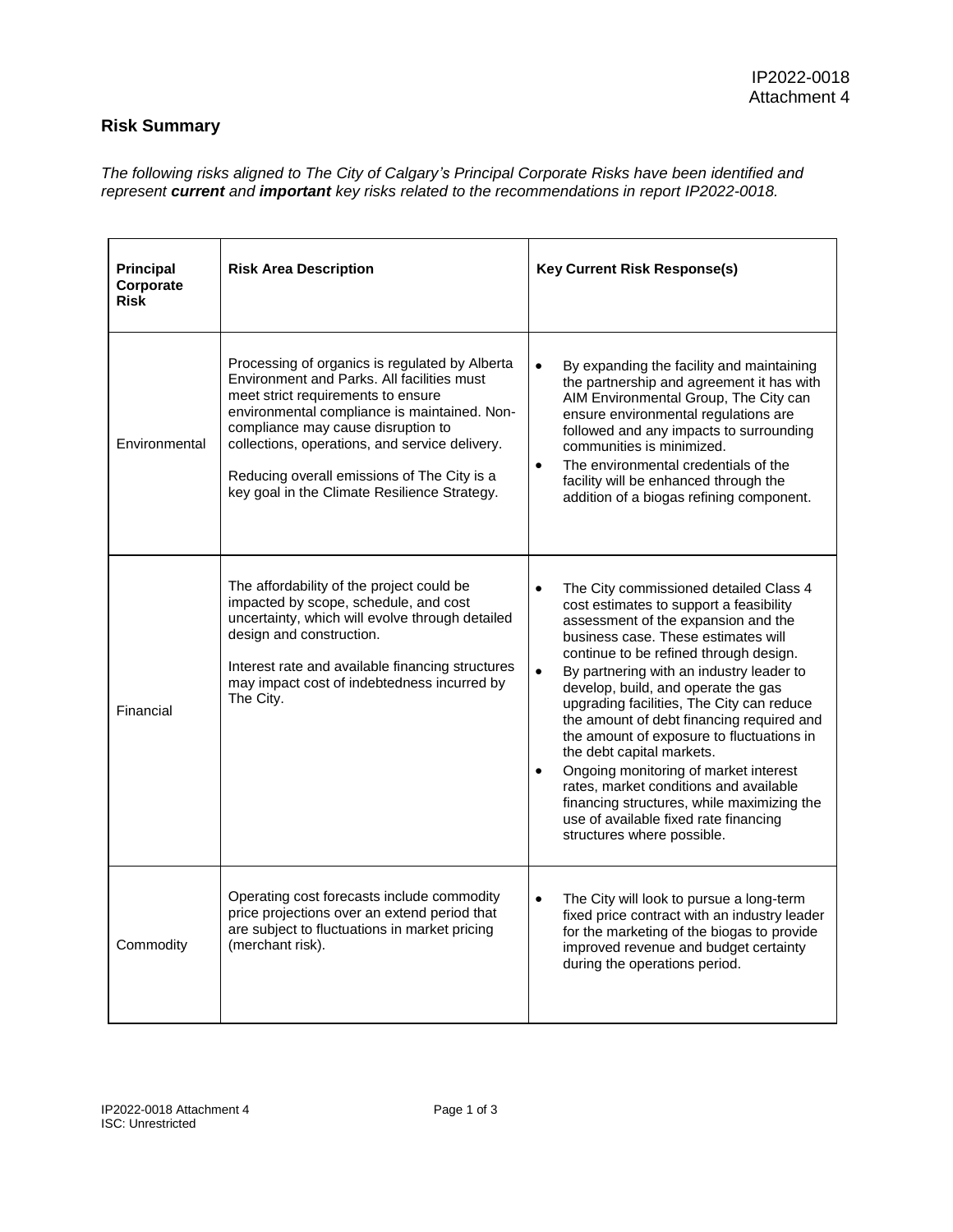| Principal<br>Corporate<br><b>Risk</b> | <b>Risk Area Description</b>                                                                                                                                                                             | <b>Key Current Risk Response(s)</b>                                                                                                                                                                                                                                                                                                                                                                                                                                                                                                                                                                                                                                                                                                                                                                                                                                                                                                                                                                                                                                                                                                                                                                      |
|---------------------------------------|----------------------------------------------------------------------------------------------------------------------------------------------------------------------------------------------------------|----------------------------------------------------------------------------------------------------------------------------------------------------------------------------------------------------------------------------------------------------------------------------------------------------------------------------------------------------------------------------------------------------------------------------------------------------------------------------------------------------------------------------------------------------------------------------------------------------------------------------------------------------------------------------------------------------------------------------------------------------------------------------------------------------------------------------------------------------------------------------------------------------------------------------------------------------------------------------------------------------------------------------------------------------------------------------------------------------------------------------------------------------------------------------------------------------------|
| Re-contracting                        | The Project Agreement that exists between<br>The City and the Project Company will expire<br>in 2027.                                                                                                    | $\bullet$<br>The City will develop a re-contracting<br>strategy during the planning and delivery<br>phases of the expansion for the operation<br>of the facility following expiry of the Project<br>Agreement.                                                                                                                                                                                                                                                                                                                                                                                                                                                                                                                                                                                                                                                                                                                                                                                                                                                                                                                                                                                           |
| Infrastructure                        | Excess material has required the facility to<br>operate longer hours than intended, resulting<br>in less time for regular maintenance and<br>increasing the chance of early failure of the<br>equipment. | Additional capacity will bring the facility<br>$\bullet$<br>back to the original operations and<br>lifecycle maintenance plan.                                                                                                                                                                                                                                                                                                                                                                                                                                                                                                                                                                                                                                                                                                                                                                                                                                                                                                                                                                                                                                                                           |
| Legal and<br>Compliance               | Adherence to procurement policies to ensure<br>an open, fair, and transparent process.                                                                                                                   | $\bullet$<br>The Project Agreement which is in effect<br>until the end of 2027 resulted from a<br>Request for Proposals to Design, Build,<br>and Operate the Composting Facility<br>(RFP) which was open to four (4)<br>prequalified Proponents. This was a<br>competitive process in 2015 which<br>contemplated the possibility of needing to<br>modify the Facility once it was operational,<br>including to provide for additional capacity.<br>The recommendations are relying on the<br>process incorporated in the RFP and<br>agreed to in the Project Agreement with<br>Project Co. for capital improvements to the<br>Facility within the Operations,<br>Maintenance and Rehabilitation Period<br>(while Project Co. is operating the Facility)<br>to achieve the expanded capacity.<br>Article 11 of Project Agreement Schedule<br>$\bullet$<br>18 provides that The City has the right to<br>expand, improve or otherwise change the<br>Facility and has the right to include<br>additional quantities and types of materials<br>to be accepted, processed, recovered,<br>packaged, marketed, and shipped by the<br>Facility during the Operations,<br>Maintenance, and Rehabilitation period. |